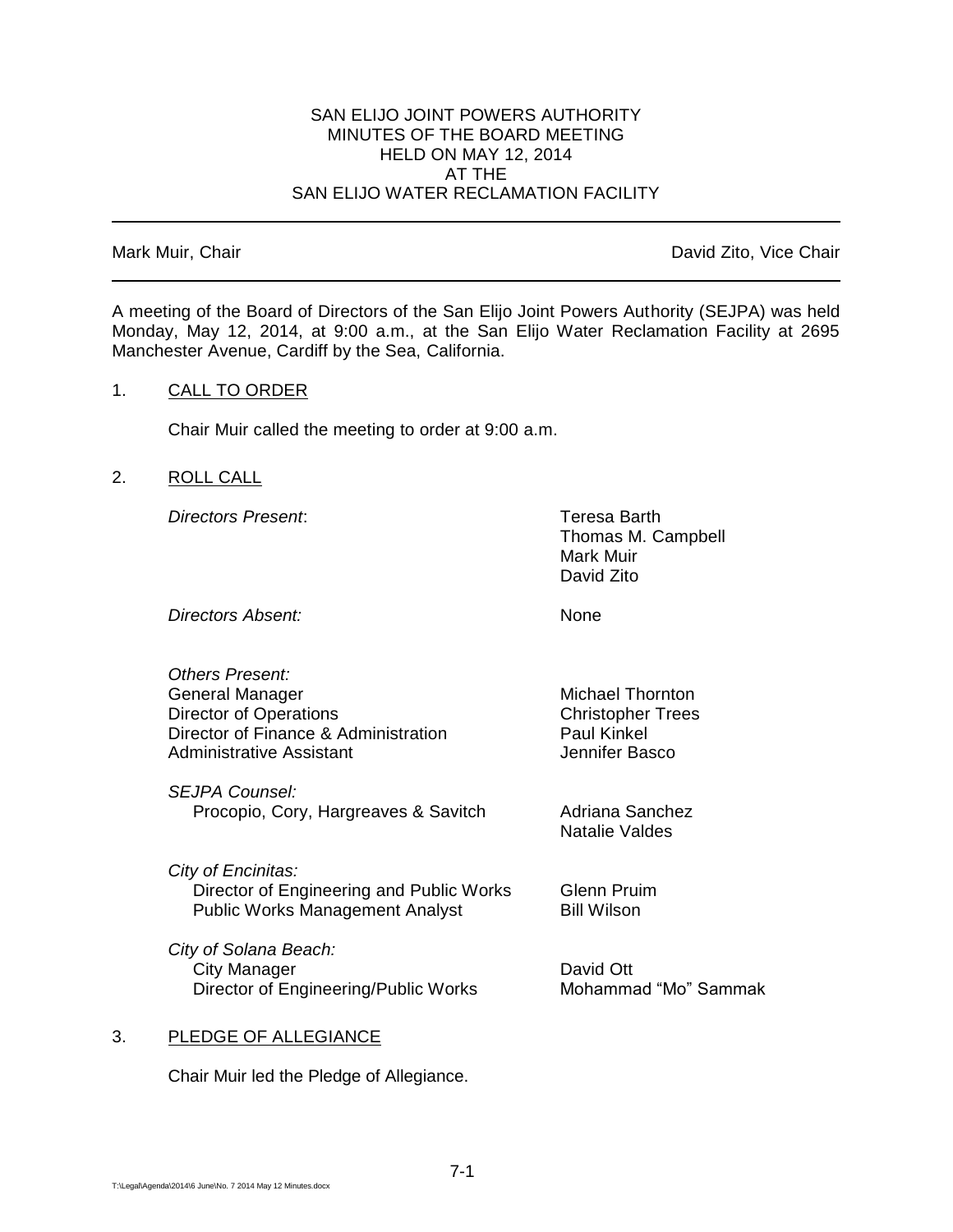## 4. ORAL COMMUNICATIONS

None

## 5. PRESENTATION OF AWARDS

None

## 6. CONSENT CALENDAR

Moved by Board Member Barth and seconded by Vice Chair Zito to approve the Consent Calendar.

Motion carried with unanimous vote of approval:

Consent Calendar:

| Agenda Item No. 7  | Approval of Minutes for the April 14, 2014 and April 21,<br>2014 meetings       |
|--------------------|---------------------------------------------------------------------------------|
| Agenda Item No. 8  | Approval for Payment of Warrants and Monthly<br><b>Investment Report</b>        |
| Agenda Item No. 9  | San Elijo Water Reclamation Facility Treated Effluent<br>Flows - Monthly Report |
| Agenda Item No. 10 | San Elijo Joint Powers Authority Recycled Water Program<br>- Monthly Report     |

## 11. ITEMS REMOVED FROM CONSENT CALENDAR

None

### 12. PRESENTATION OF THE SAN ELIJO JOINT POWERS AUTHORITY FISCAL YEAR 2014-2015 RECOMMENDED BUDGET

Paul F. Kinkel, Director of Finance/Administration, reported that the Recommended Budget for FY 2014-2015 was provided to both Member Agencies and the participating government agencies that receive services from the SEJPA. The proposed budget has been received positively and Staff has not received any proposed changes to the budget. Mr. Kinkel stated that the budget will be presented to the Board of Directors for adoption consideration at the June meeting.

No action required. This memorandum was submitted for information only.

## 13. CONSIDERATION OF PROVIDING WASTEWATER TREATMENT SERVICE TO THE CITY OF DEL MAR

General Manager Thornton presented a proposal for providing wastewater treatment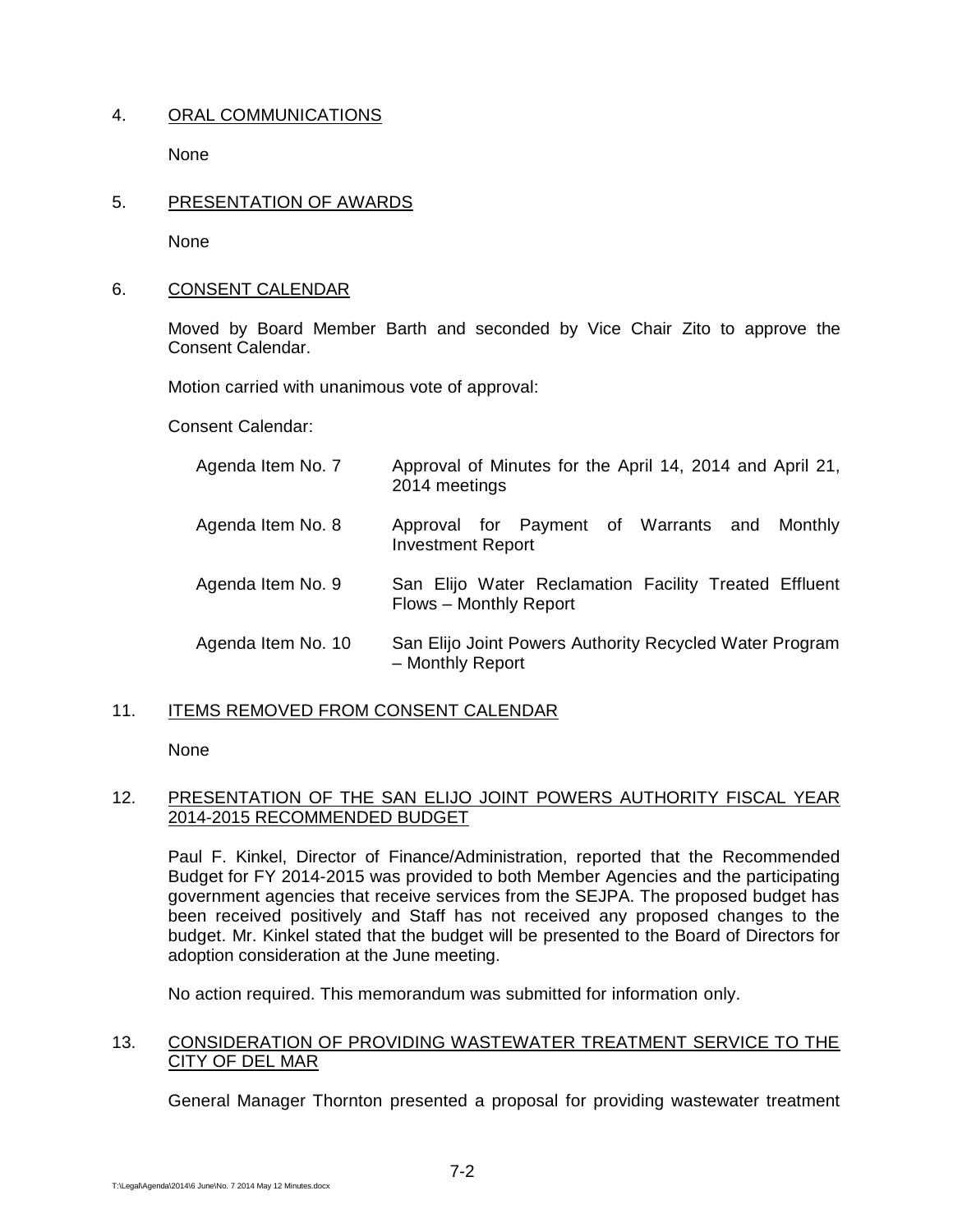services to the City of Del Mar. The driving reason for considering this proposal is economics and for expanding local recycled water supplies. Treating more wastewater at the San Elijo WRF will improve the cost effectiveness of the facility through improved economies of scale in the treatment and increased utilization of fixed assets. The additional wastewater can also be recycled and reused locally. Recycled water is an important part of the region's water portfolio, and the SEJPA has the facilities in place to receive and recycle this additional flow from Del Mar.

General Manager Thornton stated that the SEJPA, Solana Beach, and Del Mar partnered in the development of a feasibility study in order to examine the proposal in more detail. The report, prepared by Dudek, concluded that "there are no fatal flaws identified in the proposal to accept 0.5 mgd of wastewater flow from Del Mar." Cost savings to the SEJPA created by this agreement are projected to be on the order of \$300,000 per year after funding a capital incentive credit to Del Mar for the construction of the necessary connecting infrastructure, which is estimated at \$60,000 per year.

Moved by Board Member Barth and seconded by Vice Chair Zito to:

1. Authorize the General Manager to finalize an agreement with the City of Del Mar for the provision of wastewater treatment services and bring back to the Board of Directors for approval.

Motion carried with unanimous vote of approval.

### 14. GENERAL MANAGER'S REPORT

General Manager Thornton informed the Board Members that the State Water Resources Control Board released a draft order for a proposed new Recycled Water General Permit. The intent of this effort is to streamline permitting of non-potable recycled water producers, distributors, and other legal entities, such as joint powers authorities and irrigation districts.

The General Manager also stated that the Water Resources Reform and Development Act (WRRDA) is looking very promising to passing in Congress. Through WRRDA, Congress authorizes the U.S. Army Corps of Engineers to carry out its mission to develop, maintain, and support the Nation's vital port and waterways infrastructure needs, and support effective and targeted flood protection and environmental restoration needs. The SEJPA is pursuing WRRDA funding for recycled water projects through the North San Diego Water Reuse Coalition.

## 15. GENERAL COUNSEL'S REPORT

None